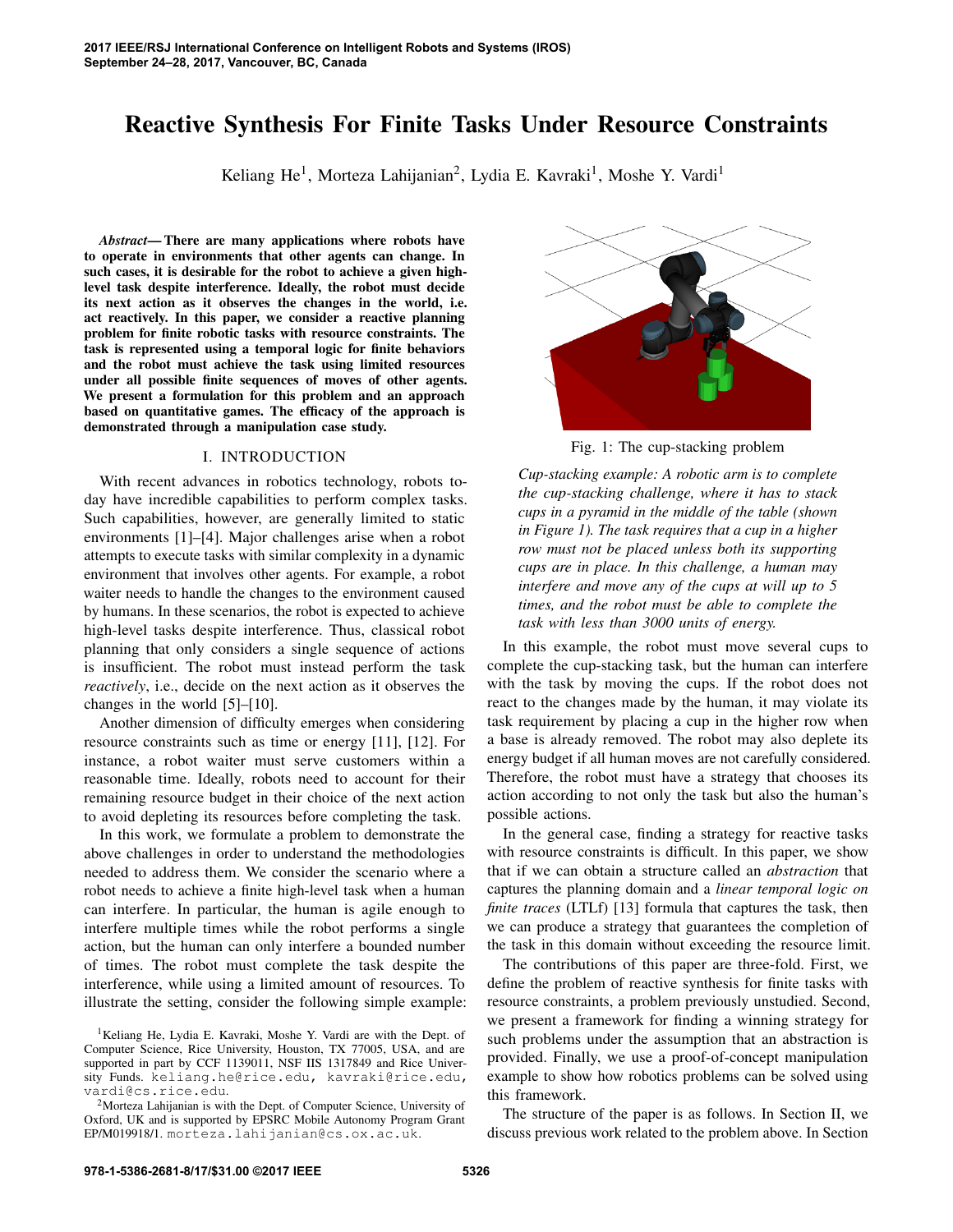III, we define the synthesis problem and the inputs required for us to solve the problem. In Section IV, we describe how we solve the reactive synthesis problem by combining the task with the abstraction to generate a *quantitative game* played between the robot and the human. In Section V, we present a case study where the cup-stacking problem is expressed using our formulation, and solved using our approach. Finally, we conclude in Section VI with a discussion on required properties for a scenario to be captured by an abstraction.

#### II. RELATED WORK

Though the problem above is previously unconsidered, several important aspects of it have been studied in the field. Here we discuss the relation between these previous work and the problem studied in this paper.

Reactive synthesis has been studied extensively for mobile platforms [5]–[8], [14]. In these works, the specification language of choice is typically *linear temporal logic* (LTL) or its fragment GR(1) [15], which describe infinite behaviors such as surveillance and respondence to human requests. The complexity for these works is in the infinite behavior of the system, while in this paper we are interested in finite behavior along with resource constraints.

Several works in reactive synthesis consider time constraints [9], [10]. The tasks in these works are defined by satisfaction of properties (sub-tasks) within specific time windows. These problems are challenging due to the complex dynamics of the system. However, these works only reason about time constraints, and their extensions to general resource constraints that accumulate during execution is non-trivial.

There exist several works that consider finite tasks in uncertain environments [16], [17]. These works use a fragment of LTL called *co-safe* LTL [18] to specify such tasks. To deal with environment changes, they take an iterative approach, which replans every time a change is detected. With this approach, the completion of the task cannot be guaranteed. In this work, we guarantee the task is achieved despite the changes in the environment.

This work is closely related to planning for nondeterministic systems [19]. In nondeterministic systems, unintended (but modeled) events may occur at certain states during execution, similar to human interference in this paper. Such events are handled by constructing alternative plans from the points of deviation. In this work, since the human could interfere from any state, constructing alternative plans from every single point during execution would be computationally intractable.

Generation of supervisory controllers for *discrete event systems* (DES) is also closely related to synthesis for reactive systems [20]. In DES, controllable and uncontrollable events could occur depending on the state of the system, and the objective is to remove controllable events to guarantee satisfaction of certain properties [21]. This model of events is similar to the turn-taking modeled in this paper. However, for robot reactive synthesis, we need to choose exactly one action for the robot in each state, as opposed to keeping a maximal set of behavior.

In our effort to address the problem of reactive synthesis with resource constraints, we capture the planning domain with a discrete structure. This opens the door to solving the problem using approaches from quantitative games. Previous work in quantitative games [22], [23] largely focused on infinite games, making direct application of their algorithms to our problem difficult. Nonetheless, we adapt techniques from [22] to solve our problem, and show that this is a promising approach.

### III. PROBLEM FORMULATION

The goal of this work is to synthesize robot behavior to achieve finite reactive tasks without expending more than a limited amount of resources. To do this, the user needs to provide information regarding the planning domain as well as the task. In this work, we assume the robot and human operate in a domain that can be captured by a discrete graph called an *abstraction*. The abstraction encodes a finite subset of behavior by the robot and the human that is task relevant. To solve this problem, we take as input 1) an abstraction of the domain *G*, 2) a task specified as an LTLf formula  $\phi$ , 3) a bound on resource allowed for the robot *E*, and 4) a bound on the number of times the human may interfere *K*. From these inputs, we wish to generate a strategy *Str* that can guarantee the completion of the task. We now describe in detail the input abstraction, how the abstraction is interpreted, the input LTLf formula, and the output strategy.

### *A. Abstraction*

We assume we are given as input a discrete structure called the abstraction that captures the relevant parts of the planning domain. This structure is inspired by our previous work [3]. In section V, we discuss in detail how such an abstraction can be constructed using the cup-stacking problem as an example. Here, we formally define the abstraction.

The abstraction is a graph  $G = (V, v_0, A_s, A_e, F_G, \Pi, \rho)$ , where *V* is a finite set of vertices and  $v_0$  is the initial vertex. Intuitively, each vertex in *V* encodes important information regarding the state of the world. For example, in the cupstacking problem, a vertex in *V* encodes whether each cup is in a location of interest to the task and whether the robot gripper is aligned with any cup.

There are two sets of edges,  $A_s$  and  $A_e$ , where each  $a_s \in$ *A*<sup>*s*</sup> and each  $a_e \in A_e$  are deterministic functions from *V* to *V*. These edges represent robot actions and human actions respectively. If the world is currently represented by *v*, and the robot takes an action  $a_s$ , the new state of the world would be represented by the vertex  $a_s(v)$ . In the cup-stacking example, *A<sup>s</sup>* would include opening and closing of the gripper and moving the manipulator arm, while *A<sup>e</sup>* would include the human moving objects around. The mapping  $F_G: V \times A_s \rightarrow$  $\mathbb{R}_{\geq 0}$  is the resource cost map that tells us the amount of resources needed in order to perform a robot action from a particular state.

Π is a set of boolean predicates that represent important facts about the world that is relevant to the task. For example, in the cup-stacking problem, one of the predicates could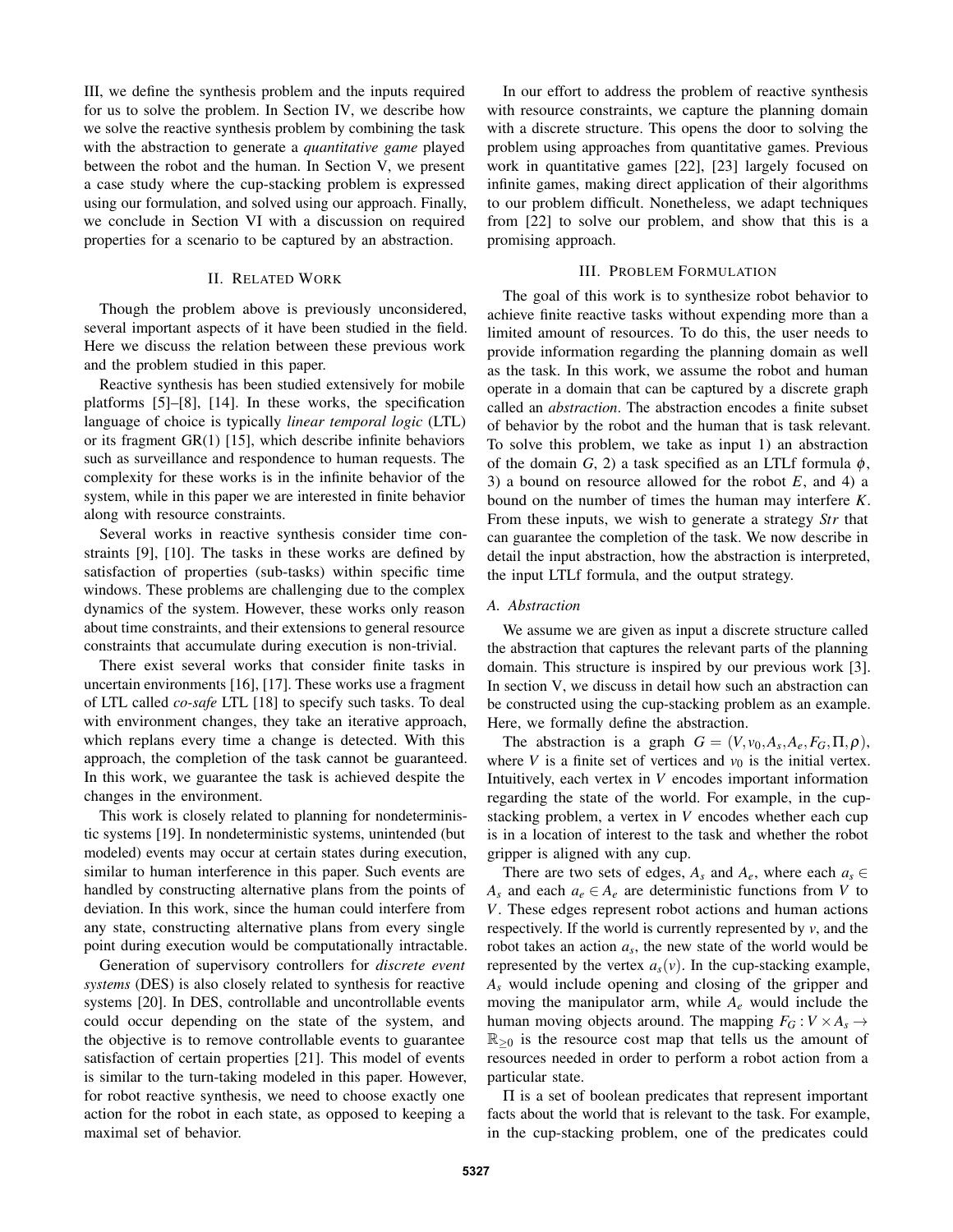represent whether a particular cup is at the top of the stack.  $\rho: V \to 2^{\Pi}$  is the predicate function that outputs the set of predicates that are true in the state represented by a vertex.

#### *B. Understanding The Abstraction*

We now describe the intuition behind the abstraction to show that it indeed captures behavior we wish to consider. An execution on the abstraction is a sequence of vertices  $(v_0, v_1, \ldots, v_n) \in V^*$  where  $v_0$  is the initial vertex, and for each  $v_i$  and  $v_{i+1}$ , there is some action  $a \in A_s \cup A_e$  such that  $a(v_i) = v_{i+1}$ . We further restrict the evolution in the following way. If both the human and the robot wish to take an action, the human action will be taken. The robot edge is only taken when the human decides to not take an action.

Recall that we wish to model executions where the human may perform several actions while the robot performs only one. By formulating execution in the manner above with priority given to the human, the interaction between simultaneous actions from the robot and the human is correctly modeled. Consider the following scenarios from the cupstacking problem. Starting from a vertex *v*, the human moves two cups using actions  $a_{e1}, a_{e2}$ , while the robot is moving its arm using action  $a_{s1}$ . In this case, the graph evolves by first the human actions, and then the robot action. Therefore the resulting vertex is  $a_{s1}(a_{e2}(a_{e1}(v)))$ , which is the correct behavior. Consider another scenario where from a vertex *v*, both the robot and the human are trying to grasp the same cup with actions  $a_s$  and  $a_e$  respectively. In this situation we must consider two possible outcomes. If the human successfully moves the cup with  $a_e$ , then the robot's action would fail. This case is represented by the human choosing to take action *ae*, and the robot action is ignored. If the human is slower than the robot in grasping, the human action would fail, and the robot action will succeed. This case is represented by the human choosing to not take an action (yet), and allowing the robot to perform *a<sup>s</sup>* . In both cases, the execution is encoded in the abstraction, and therefore must be considered when finding a solution.

Though giving human actions precedence over robot actions is uncommon, we find this appropriate for the scenario, as the human is often agile enough that he/she could perform multiple actions while the robot performs a single action. This modeling also makes the robot conservative, forcing it to consider all possible combinations of human actions.

### *C. LTLf Task Specification*

To express a high-level task that requires many steps, we reason over the truth value of properties in predicates Π over the duration of the execution. In this paper, we use *linear temporal logic on finite traces*, LTLf, as the tasks we wish to express are finite.

An LTLf formula  $\phi$  is defined over a set of boolean atomic propositions Π with the following syntax.

$$
\phi = p \mid \neg \psi \mid \psi_1 \wedge \psi_2 \mid \circ \psi \mid \psi_1 \mathscr{U} \psi_2,
$$

where  $p \in \Pi$  is an atomic proposition, and  $\psi$ ,  $\psi_1$ , and  $\psi_2$  are also LTLf formulas.

LTLf formulas reason over finite sequences of letters  $w =$  $(w_0, w_1, w_2, \ldots, w_n)$ , called traces. Each letter  $w_i \in 2^{\Pi}$  is the set of atomic propositions true at timestep *i*. We say a trace *w* satisfies a formula  $\phi$  at step *i*, written as  $w, i \models \phi$  when:

- $w, i \models p$  iff  $w_i$  contains  $p$ ;
- $w, i \models \neg \psi$  iff  $w, i \not\models \psi$  (negation);
- $w, i \models \psi_1 \land \psi_2$  iff  $w, i \models \psi_1$  and  $w, i \models \psi_2$  (conjunction);
- *w*, *i*  $\models \circ \psi$  iff *w*,  $(i+1) \models \psi$  and  $i < n$  (next);
- *w*, *i*  $\models \psi_1 \mathcal{U} \psi_2$  iff there exists  $0 \le j \le n$  such that  $w, k \models$  $\Psi_1$  for all  $i \leq k < j$ , and  $w, j \models \Psi_2$  (until).

We say the trace *w* satisfies the formula  $\phi$ ,  $w \models \phi$ , iff  $w, 0 \models \phi$ . We further include additional operators as shorthands:

- $\Psi_1 \vee \Psi_2 \equiv \neg \Psi_1 \wedge \neg \Psi_2$  (disjunction);
- $\Diamond \psi \equiv \text{true} \mathscr{U} \psi$  (eventually  $\psi$ );
- $\Box \psi \equiv \neg \Diamond \neg \psi$  (always  $\psi$ ).

Note that the atomic propositions  $\Pi$  only represent properties regarding the state of the world, and does not directly represent human or robot actions. This allows the user to focus on the task itself, rather than properties of the robot and human when writing the formula, and thus reducing the size of the formula.

#### *D. Winning Strategy*

Given an execution in the abstraction  $(v_0, v_1, ..., v_n) \in V^*$ , we can apply the  $\rho$  to each  $v_i$ , and determine which predicates are true along the execution. This produces a trace  $(w_0, ..., w_n)$ where  $w_i = \rho(v_i)$ . If at any point *n* during the execution, the trace  $(w_0, \ldots, w_n)$  satisfies the formula that represents the task, we say that the robot has achieved the task. This may happen while the human has remaining moves, as the robot is not obligated to wait for the human to use all moves available. Other ways of modeling task completion is discussed in Section IV-B.

During execution, the robot reasons over the events observed so far, and chooses an action to take. A strategy  $Str: V^* \to A_s$  is a mapping that chooses a robot action to perform given the execution so far. Under the assumption that the human interferes at most *K* times, we say that *Str* is a winning strategy for the task if, following the strategy *Str* can guarantee the trace produced by the execution satisfies the task  $\phi$  using resources not exceeding  $E$ .

### *E. Problem Definition*

Given an abstraction graph  $G = (V, v_0, A_s, A_e, F_G, \Pi, \rho)$ , an LTLf formula  $\phi$  over  $\Pi$ , a maximum amount of resources available *E*, and a bound on the number of human moves *K*, find a winning strategy *Str* for the task.

Note that since we wish to find a strategy that guarantees task completion under all possible allowed human behavior, we view the human as adversarial. Discussion about other semantics for human behavior exists in the literature, but it is not a focus of this paper.

#### IV. SOLUTION

To solve the above problem, we first convert the LTLf task formula into a *deterministic finite automaton* (DFA). Then, we compose the DFA with the abstraction to construct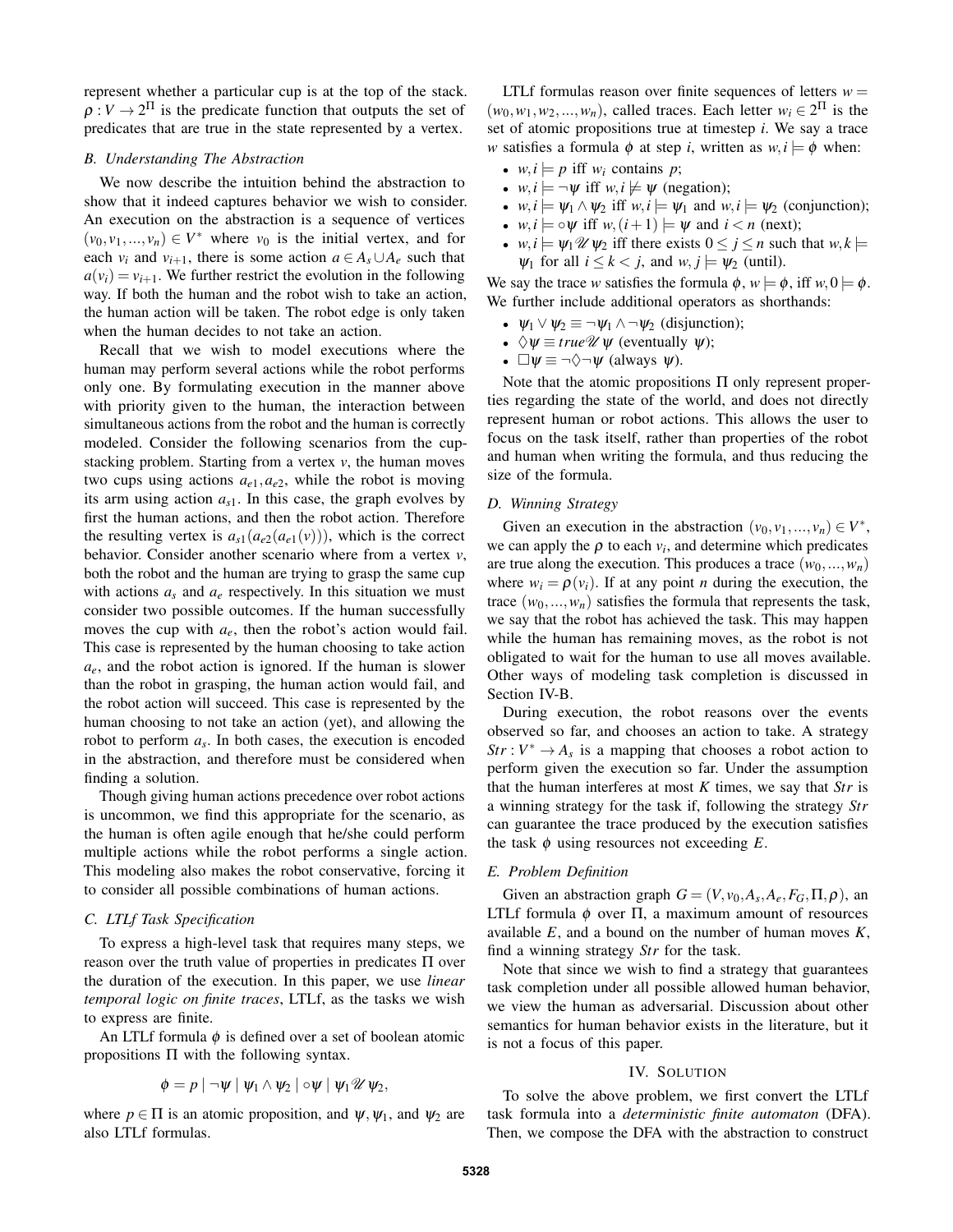a quantitative game. We show that a winning strategy on this game can produce a winning strategy for the synthesis problem. Thus, the synthesis problem is reduced to finding a winning strategy of the game. Finally, we use a winning set construction to produce a strategy for the game and therefore solve the synthesis problem.

## *A. Task DFA*

From the LTLf formula  $φ$  over atomic propositions  $\Pi$ , a *deterministic finite automaton* (DFA)  $A_{\phi} = (Z, z_0, \Sigma, \delta, Z_f)$ can be constructed to accept exactly the traces that satisfy the LTLf formula [13]. Here, *Z* is a finite set of states in the DFA, with  $z_0$  as the start state, and  $Z_f \subseteq Z$  as the set of final states.  $\Sigma = 2^{\Pi}$  is the alphabet of the LTLf formula.  $\delta$  :  $Z \times \Sigma \rightarrow Z$  is the deterministic transition function.

Given a trace  $(w_0, ..., w_n)$ , where  $w_i \in 2^{\Pi}$ , we can produce a sequence of DFA states  $(z_0, ..., z_{n+1})$ , where  $\delta(z_i, w_i) = z_{i+1}$ . If the last state  $z_{n+1}$  is a final state of the DFA, we say that the DFA *accepts* the trace. The DFA  $A_{\phi}$  accepts exactly those traces that satisfy the formula  $\phi$ . Thus the paths from the initial state  $z_0$  to the final states  $Z_f$  in  $A_{\phi}$  capture all the different ways the task could be achieved. This translation is PSPACE [13] in the size of the formula. Since the formula only reasons over important properties of the task, and not robot and human actions, the formula is typically small. We then combine the DFA with the abstraction to capture such physical constraints.

#### *B. Quantitative Game*

The abstraction graph *G* captures all the ways the robot and the human can interact with the environment. The DFA *A*<sup>φ</sup> captures all the ways the task can be achieved. Additionally, we have a bound on the number of human actions *K* and the resource bound *E*. We define a structure *P* called the *game* that captures all these inputs in a unified manner. The game *P* contains all possible ways the robot can achieve the task and all possible ways the human can interfere.

The game structure is defined as  $P =$  $(S, s_0, S_f, A_s, A_e, F_P, E)$ , similar to [13], [22]. The set of game states  $S = V \times Z \times \{0, 1, ..., K\}$  represent the state of the world, the current state in execution, and the number of human moves remaining. The number of states of this game is linear in *K*, |*Z*|, and |*V*|. The initial state  $s_0 = (v_0, z_0, K)$ is constructed from the initial state of the world  $v_0$ , the initial state of the DFA  $z_0$ , and the bound on human moves *K*. The set of final states  $S_f \subseteq S$  consists of the states whose DFA component is a final state,  $S_f = \{(v, z, k) | z \in Z_f\}$ . Note that a state can be a final state even if  $k \neq 0$ , as discussed in Section III-D. If the task requires the robot to respond to human actions after task completion, we can modify the game by enforcing  $k = 0$  for final states.

With an abuse of notation,  $A_s$  and  $A_e$  are extended from the abstraction to the game, by defin $ing \ a_s((v, z, k)) = (a_s(v), \delta(z, \rho(a_s(v)), k), \text{ and } a_e((v, z, k)) =$  $(a_e(v), \delta(z, \rho(a_e(v)), k-1)$ . In other words, the result of applying an action on the game is determined as follows. The action produces the next abstraction state, and the set of atomic propositions at the new abstraction state causes the transition in the DFA. We maintain the number of human moves remaining, and no human action is allowed from a game state  $(v, z, k)$  where  $k = 0$ .

The resource cost function  $F_P$  is extended from  $F_G$  similarly,  $F_P: S \times A_s \to \mathbb{R}_{\geq 0}$ , by considering only the abstraction vertex component. *E* is the resource limit given by the user. The goal of the robot is to drive the game into a final state using no more than the resource limit, while the human is trying to prevent the game from reaching a final state.

During a play of the game, starting from *s*0, the human chooses either an action  $a_e$  from  $A_e$  or no action. If the human chooses no action, the robot chooses an action *a<sup>s</sup>* from *A<sup>s</sup>* . The state evolves according to  $a_e$  if the human chooses the action  $a_e$ . Otherwise, the state evolves by the action chosen by the robot,  $a_s(s)$ . Each time the robot takes an action, the resource cost determined by *F<sup>P</sup>* is accumulated. This process is repeated until a final state is reached or the accumulated resource cost exceeds the bound *E*.

#### *C. Game Winning Strategy*

We now define a game winning strategy, and how this winning strategy on the game can be used to find a strategy on the synthesis problem. A strategy on the game for the robot is a mapping  $Str_P : S \to A_s$  that picks the robot action given the game state. For a strategy *StrP*, if all possible plays where the robot follows *Str<sup>P</sup>* reach a final state with accumulated cost no more than *E*, then we call *Str<sup>P</sup>* a winning strategy.

## *D. Converting Str<sup>P</sup> To Str*

A strategy *Str<sup>P</sup>* on the game *P* can be converted to a strategy *Str* for the synthesis problem. Recall that a strategy *Str* for the original problem needs to choose an action *a<sup>s</sup>* given the execution so far  $(v_0, ..., v_n) \in V^*$ . We can do this by generating the trace so far using the predicate function  $\rho$ , and using the DFA to find the current DFA state  $z_n$ . We can also observe the abstraction *G* to find the number of moves the human has remaining *k*. Thus we can construct the game node  $s = (v_n, z_n, k)$ . The strategy *Str* can simply choose the action determined by  $Str_{P}(s)$ . If the strategy  $Str_{P}(s)$  is winning on the game, then following it will guarantee the sequence of states produced in the DFA component is a trace that satisfies the LTLf formula. Therefore, *Str* generated from *Str<sup>P</sup>* is a winning strategy for the synthesis problem.

#### *E. Strategy Synthesis*

We now provide an algorithm for finding a winning strategy on the game. We use a dynamic programming technique similar solving DFA games [13] and quantitative synthesis [22]. The approach is to start with the final states and grow the set of states where a win is guaranteed, while maintaining the action to take from these states. The algorithm is outlined in Algorithm 1. The variable Map is a hashmap that looks up the action to perform (*Map*[*s*].*action*) and the worst-case resource needed (*Map*[*s*].*cost*) from a game state *s*. First, we map all final game states to no action needed and no resource needed (line 3-5). Then, we expand the map until the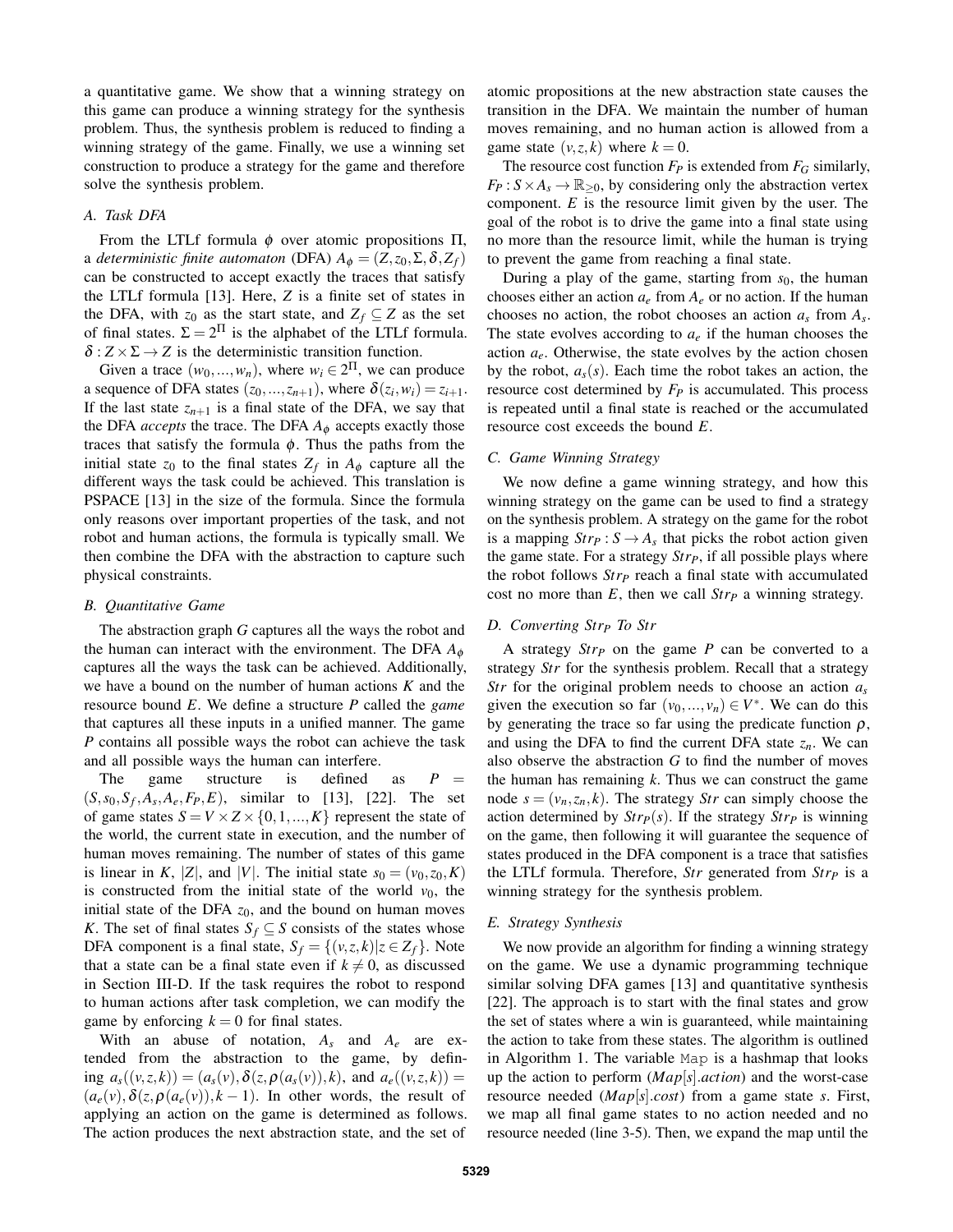### Algorithm 1 Game Strategy Synthesis

|     | 1: <b>procedure</b> FINDSTRATEGY( <i>G</i> , $A_{\phi}$ , <i>K</i> , <i>E</i> ) |
|-----|---------------------------------------------------------------------------------|
| 2:  | $Map[s] \leftarrow (NULL, \infty)$ for all $s = (v, z, k)$                      |
| 3:  | for all $s = (v, z_f, k)$ where $z_f$ is a final state do                       |
| 4:  | $Map[s] = (NULL, 0)$                                                            |
| 5:  | end for                                                                         |
| 6:  | $Converged \leftarrow False$                                                    |
| 7:  | <b>while</b> not <i>Converged</i> and $Map s_0 .cost > E$ <b>do</b>             |
| 8:  | $Converged \leftarrow True$                                                     |
| 9:  | for all $s = (v, z, k)$ do                                                      |
| 10: | $C_E = max(Map[s']. cost), \quad \forall s' = a_e(s)$                           |
| 11: | $C_S = min(F(v, a_s) + Map[a_s(s)].cost), \forall a_s$                          |
| 12: | $Map[s].cost \leftarrow max(C_E, C_S)$                                          |
| 13: | $Map[s]$ <i>action</i> $\leftarrow a_s$ that produced $C_s$                     |
| 14: | if $Map[s']$ changed value then                                                 |
| 15: | $Converged \leftarrow False$                                                    |
| 16: | end if                                                                          |
| 17: | end for                                                                         |
| 18: | end while                                                                       |
| 19: | return Map                                                                      |
|     | 20: end procedure                                                               |

initial state is included. In each iteration, we check all game states *s*. The resource needed from *s* is updated to the worse scenario between the worst-case human action (line 10) and the best-case robot action (line 11). We record the best action for the robot to take (line 13). If any state has been updated, we mark the game as not yet converged. This computation terminates with success when the initial state is included, or terminates with failure if the algorithm has converged without setting the initial state to within the resource limit. In either case, we return *Map*, which stores the action to take and resource needed to win from each state.

To understand why the algorithm works, consider the following. If we have included a state *s* in the winning set needing *Eremain* to win, then no matter which action the human takes, the new state is still in the winning set needing at most *Eremain* to win. If the human does not take an action, the robot can take the action specified by the mapping *Map*. The next state is still in the winning set with resource need of at most  $E_{remain} - F_G(s.v, Map[s].action)$ . Thus, if the initial state is in the winning set with  $Map[s].cost \leq E$ , we can always reach the final state within the resource bound *E*.

The runtime of Algorithm 1 is  $O(|S|^2(|A_s + A_e|))$ . Each iteration of the while loop scans no more than each edge extending from each state. The total number of iterations is no more than the number of states of the game.

Note that this game is different from a traditional turnbased game. The robot and human actions are not alternating or concurrent, therefore we cannot apply classical algorithms such as minimax directly. However, this game can be converted to a turn-based game, by creating auxiliary human actions that represent the human taking any combinations of 0 to *K* actions in one turn. This incurs a blowup in the number of human actions to consider from  $|A_e|$  to  $(|A_e|+1)^{K+1}/|A_e|$ , making this approach intractable.

### V. CASE STUDY

We demonstrate the framework with a proof-of-concept case study in manipulation planning. Consider again the cupstacking example from the introduction. Initially, the scene is as shown in Figure 2a. To complete the stacking challenge, the cups must be stacked as shown in Figure 2d. We demonstrate in this section how the cup-stacking example can be naturally expressed using an abstraction and an LTLf formula. We then solve this problem using the approach described above. Finally, we discuss how the resulting strategy is applied to solve this example.

### *A. Abstraction*

The abstraction captures a restricted set of the configuration space that is needed for the task. We call the cups  $cup_0$ , *cup*1, and *cup*2, as shown in Figure 2, and the locations of the pyramid *top*, *le ftbase*, and *rightbase*. Recall that the abstraction is a tuple  $G = (V, v_0, A_s, A_e, F_G, \Pi, \rho)$ . We now show one way an input abstraction can represent this problem. In Section VI, we further discuss the properties this domain that makes it possible to find such an abstraction.

The vertices  $v \in V$  of the abstraction graph are tuples  $(L(cup_0), L(cup_1), L(cup_2), L(gripper))$ , where  $L(cup_i)$  is the location of  $cup_i$ , and  $L(gripper)$  is the location of the gripper. The location of a cup can take the following values:

- *top*, *le ftbase*, *rightbase*, indicating the object is at the corresponding location;
- *gripper*, indicating the object is being held by the robot;
- *elsewhere*, indicating the object is placed somewhere on the table that is not in the pyramid locations.

The location of the gripper can take the following values:

- *top*, *le ftbase*, *rightbase*, indicating the gripper is aligned with the corresponding location (ready for drop);
- $\bullet$  *cup<sub>i</sub>*, indicating the gripper is aligned with the cup (ready to grab);
- *free*, indicating the arm is moving freely.

In this example, the initial vertex of the abstraction is  $v_0 =$ (*rightbase*, *elsewhere*, *elsewhere*, *f ree*).

For the set of robot edges, we consider four types of robot actions: *Drop* and *Grab* indicate opening and closing of the gripper, while *Trans f er*, and *Transit* represent moving the arm with and without an object in the gripper.  $A_s$  contains many instances of each type of action parametrized by the cups and locations. Note that such edges are not limited to the ones above. If the robot is able to perform other types of actions such as pushing or pulling, these types of edges can be added to the abstraction, as long as such actions can be planned for prior to execution, or can be computed online.

*A<sup>e</sup>* contains many instances of the *Move* action which is parametrized by the cups and locations. Each *Move* models an instantaneous transportation of a cup to a different location.

We use the following resource model  $F_G$  for the robot. The robot needs 5 units of resources for opening and closing grippers, 25 units of resources to move the empty gripper, and 75 and 50 units of resources to move a cup to the top and the base locations, respectively.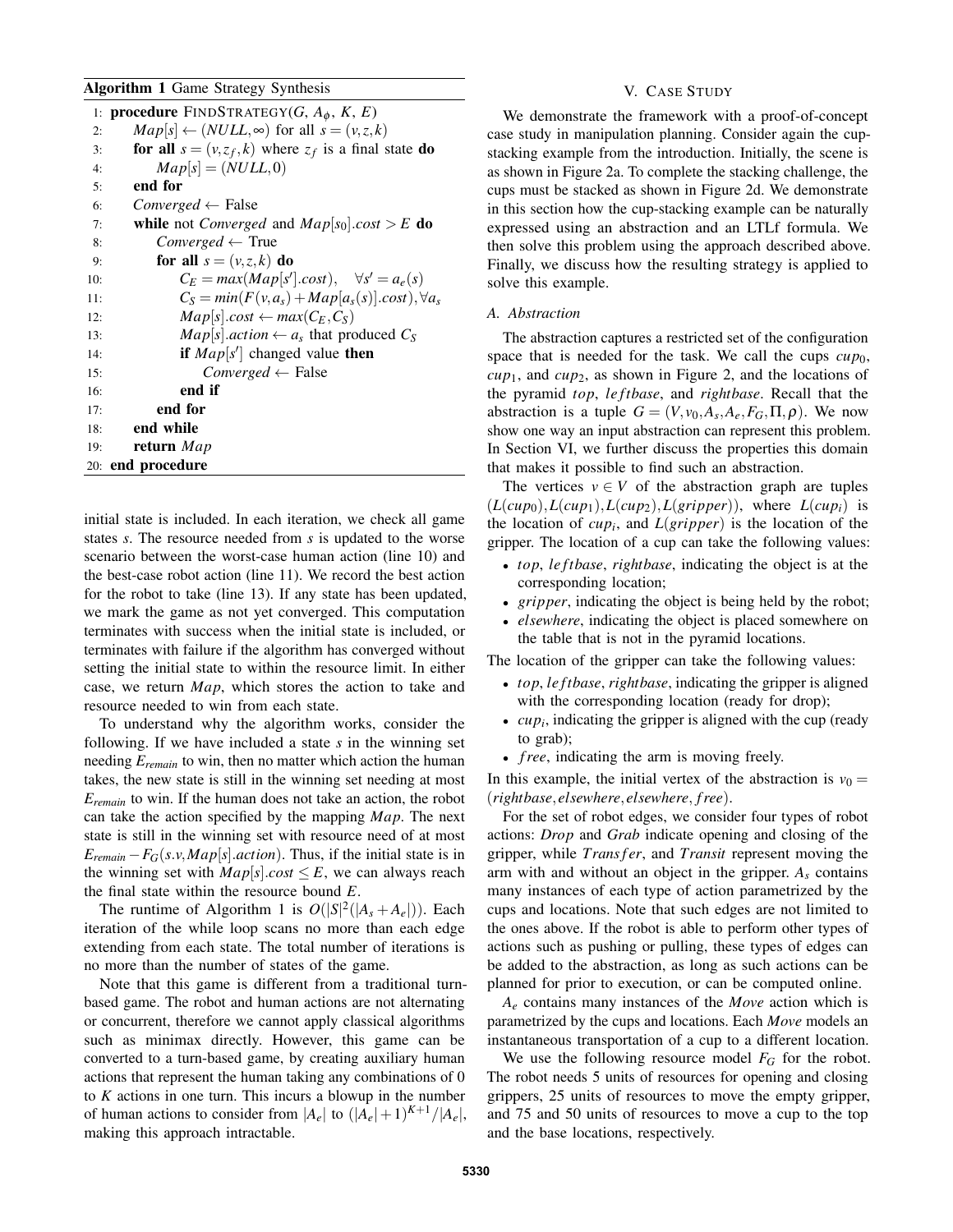

Fig. 2: Two executions of the cup-stacking policy. (a) shows the initial configuration. (d) shows the final configuration, where any object can be used for any of the locations. (a)(b)(c)(d): Policy executed without human interference. The robot first reaches for  $cup_1$  (b) and moves  $cup_1$  to one of the base locations (c), then moves  $cup_2$  to the top location (d, label left of "'). (a)(b)(c)(e)(f)(g)(h)(d): Policy execution with one human interference. When the robot is moving  $cup_2$  to the top, the human moves  $cup_0$  away from the base (e). When the robot moves  $cup_2$  to the top, it recognizes that  $cup_2$  cannot be placed on the top, due to the constraint given by the task (f). Instead,  $cup_2$  is directly moved to the base (g), then  $cup_0$  is retrieved for the top (h). Finally the cups are stacked (d, label right of "/"), but with  $cup_{0}$  at the top location.

The atomic propositions Π determine whether or not each cup *cup<sub>i</sub>* is at each location  $l \in \{top, left base, right base\}.$  $\rho(v)$  can be directly read *v*, by examining if  $L(cup_i) = l$ .

### *B. LTLf Specification*

We wish to specify that the final configuration is reached, and the safety constraint of not placing the top cup unless both of the base cup are in place must be observed. In LTLf, this task is written as

$$
\varphi = \diamondsuit(\bigwedge_{j=0,1,2} \bigvee_{i=0,1,2} P_{i,j}) \wedge \square\left(\bigwedge_{i=0,1,2} \neg P_{i,0}\right) \vee \bigwedge_{i=0,1,2} P_{i,1} \wedge \bigvee_{i=0,1,2} P_{i,2}\big)
$$

where  $P_{i,j}$  denotes  $L(cup_i) = l_j$ ,  $l_0 = top$ ,  $l_1 = leftbase$ , and  $l_2 = right \cdot l_2$ . The formula can be read as "a cup is at each of the locations *top*, *le ftbase*, and *rightbase*, and if a cup is at *top*, there must be cups at *le ftbase* and *rightbase*."

### *C. Strategy Application*

Once the abstraction *G* and the LTLf formula  $\phi$  are constructed, we use *G*,  $\phi$ ,  $E = 3000$ ,  $K = 5$  to construct the game and solve for a winning strategy. We then use the winning strategy for the game to instruct the robot to achieve the task. The robot initializes from the initial state of the game, and maintains the DFA  $A_{\phi}$  as well as resource usage and the number of human actions remaining. Each time the strategy receives the current state of the world, the robot updates the state in  $A_{\phi}$  and the the number of human actions remaining. This information is used to look up the action to take from the game strategy *StrP*. The motion corresponding to this action is then found and applied.

### *D. Implementation*

The translation from an LTLf formula to a DFA is performed using Spot [24]. Our reactive strategy synthesis algorithm is implemented in C++. Once we have constructed the strategy, we apply it to a visualized system using the method described in Section V-C.

The planning scene is constructed using the MoveIt! [25] package in ROS, and we also use MoveIt! for scene monitoring and trajectory execution. For generating motion plans, RRTConnect [26] in the OMPL library [27] is used through the MoveIt! interface. The resulting execution is visualized in RViz. Communication between the strategy and these modules is implemented using the ROS API.

### *E. Results*

Our framework successfully found a strategy to solve the cup-stacking problem. Random valid human moves were applied at random intervals and the robot successfully achieved the task in all cases. Figure 2 shows two simple runs of the resulting strategy where the authors controlled the human actions. In the top row, the human did not interfere, and the robot successfully achieved the task using 400 units of resources. In the bottom row, the robot reacts to human interference by placing the cup originally intended for the top at the base. This end configuration is different from what the robot achieved without human intervention, but is nonetheless correct. In this execution, the robot needed 775 units of resources. In both cases, the human performed far fewer moves than is allowed, thus the robot used very little resources compared to the bound given.

In this example, an average of 21.97s (over 10 runs) was